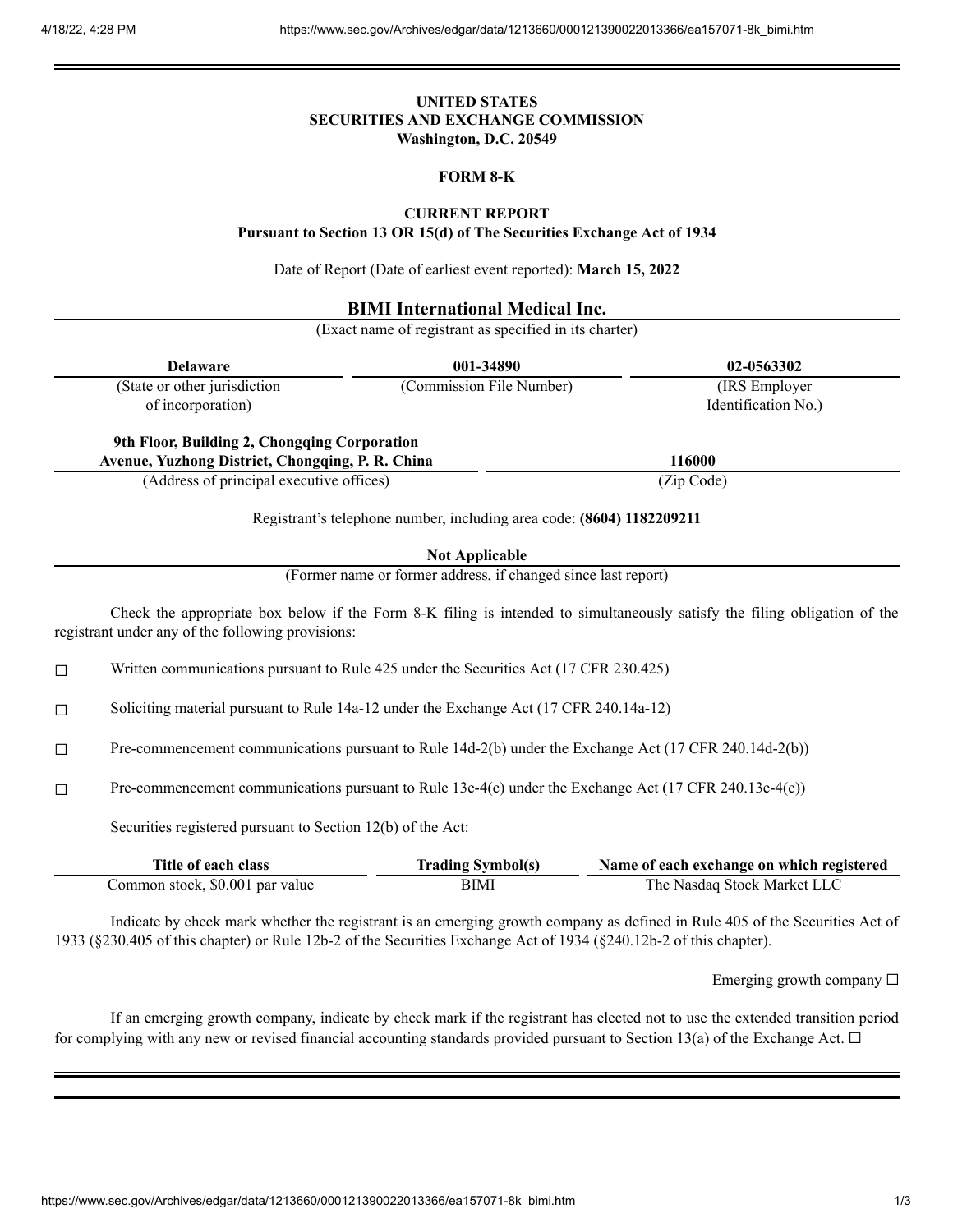# **Item 5.07 — Submission of Matters to a Vote of Security Holders**

At the Registrant's special meeting of shareholders held on March 15, 2022, the shareholders of the Registrant (the "Shareholders") voted to approve, in accordance with Nasdaq Marketplace Rule 5635, the issuance of shares of the Registrant's securities as set forth in proposal one in the proxy statement. The votes cast by Shareholders with respect to the issuance of shares of the Registrant's securities were as follows:

|              |                  | <b>Broker</b> |           |             |
|--------------|------------------|---------------|-----------|-------------|
| For          | Against/Withheld | Abstain       | Non-Votes | % Votes For |
| 5,805,066.80 | 86,409.00        | 224,708.00    |           | 54.46       |
|              |                  |               |           |             |